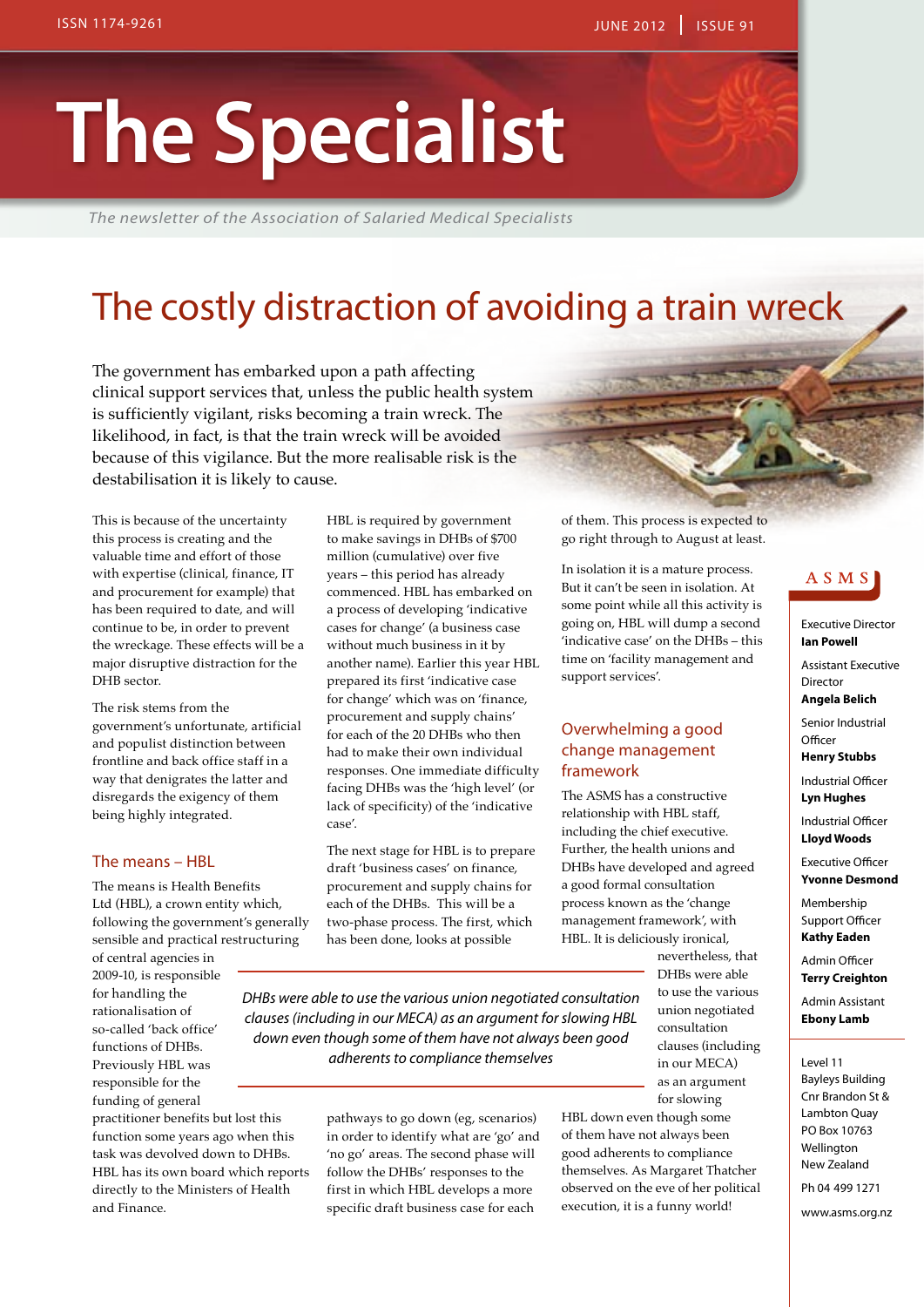But even the best consultation process can be overwhelmed. The problem is not HBL staff. Instead the problem is those driving HBL, its board and government. In particular:

- 1. The sheer scope and volume of what HBL has to address with DHBs is too large.
- 2. The pace required by government, through the Health Minister and HBL's politically appointed board, is too fast.

HBL, as a small organisation, does not have the internal staff capacity to provide the expertise necessary to do its work. Consequently it has to engage

external consultants who in the main lack the experience of the complexities of a universal public health system. They generate assumptions which at times are tenuous and then tie up DHBs resources and time in trying to sort them out (i.e. high transaction costs).

The unsettled environment arising out of this potentially extensive restructuring is leading to uncertainty among key nonclinical staff (e.g. operational management, finance, IT) with skills that can be used outside the health sector. This inevitably risks encouraging some to leave DHB employment on their own terms rather than coping with the fear of being restructured out.

The ASMS has had several constructive discussions with individual DHBs through our Joint Consultation Committees and it is fair to say that we are broadly on the same page on these matters with shared concerns. All show signs of serious anxiousness with Canterbury DHB firmly articulating their concerns the most.

#### Where simplicity clashes with complexity

Those driving the HBL process forget what very large and highly complex 24/7 organisations DHBs are. The process creates risks by trying to put a simplified overlay over a large complex organisation. For some relatively less complex areas like banking, insurance and possibly big multiple purchases, it is reasonable to assume that there would be advantages through economy of scale. In terms of insurance it would also spread the risk across the country. But for the likes of suggestions such as a

single rostering system across all DHBs it is simply impractical. Endeavours to rationalise positions will be riddled with perils given the diversity of functions in their similar sounding titles between DHBs. Smaller DHBs utilise their finance ftes differently from bigger DHBs. Further, some DHBs have finance ftes allocated within departments while others do not.

There is confusion with HBL under pressure to force what they call 'back office' mergers. This is a demeaning and unhelpful term that disregards the highly integrative nature and complexity of a DHB. Orderlies and cleaners, for example, are all essential parts of the clinical system and not some 'back office' non-entity. Nowhere is the value of 'back office' boilermakers appreciated more by clinicians than in Canterbury as a result of their incredible work during the February 2011 earthquake in getting the hospital up and running again and maintaining its functioning.

#### There is a better way

The government is requiring \$700 million cumulative savings over five years. It has been reported that in the first year \$55 million has been saved which, on the surface given its cumulative nature, appears encouraging. But there are two qualifications – these savings have to be continued (they can't be one-off) as well as increased and much of these savings have come from the DHBs' own processes, not HBL's. I have no doubt that the \$700 million savings will be made; the only doubt is the proportion that is achieved 'creatively'.

It seems to be generally accepted that there are savings to be made in some of these

areas. It would have been better, however, if government allowed HBL to narrow its scope (eg, procurement), give it more time flexibility, and allow it to second appropriate DHB staff with expertise in these areas (eg, clinical, IT, finance) to investigate and advise.

But the massive distraction of constantly challenging potentially risky tenuous assumptions (few things are more irritating) due to a flawed process risks avoidable and destructive destabilisation at a range of levels in DHBs, nowhere less than the clinical frontline.

The government needs to allow HBL to slow-down and ensure that there is sufficient time to second DHB expertise (including clinical) to methodically work through what is sensible and doable and what is not.

#### **Ian Powell**

*Executive Director*



I do not set out to make mistakes. I do not go to work to err, to be other than human. My doctor's brain has been trained as thoroughly as many a medic, decades of decision making have honed my clinical experience. Yet I have to admit that the more I strive to correct my wayward thoughts, the harder it seems to be. The more I work to keep up with evidence based practice, to stay abreast of each new development, to audit each encounter, I am not sure that I make fewer mistakes. I seem to depend as much as ever on those around me to detect my slips and constructively correct them.

Searching for correction has taken me to experts outside of medicine such as psychologist Daniel Kahneman who won the 2002 Nobel Prize in Economics and last year published "Thinking, Fast And Slow", and Michael LeGault whose 2006 book "Think: Why Crucial Decisions Can't Be Made in the Blink of an Eye" is the antidote to Malcolm Gladwell's "Blink" but not such a best seller. Jerome Groopman, Professor of Medicine at Harvard, did produce a best seller in 2007 with "How Doctors Think" but the most persuasive and clear protagonist for critical thinking in medicine I have met is Pat Croskerry, an Emergency Physician from Nova Scotia who practices and preaches the necessity for us all to understand how we make the decisions we do. For healthcare safety's sake.

Dual process theory has come to the fore in psychology to explain how we come to decisions. Most of what our brains do they do intuitively with fast automatic thinking. It is how we can drive to work without having to think about every action and reaction along the route. It is also how we do most of what we do at work, even as doctors and dentists. In fact we train our brains to act intuitively by perfecting pattern recognition and familiar iterative questioning to get to the most likely most of the time. Most physical, clinical and diagnostic skills take about forty hours to

achieve the level of expertise to push them from slow deliberative thinking into the regions of the brain that react automatically within a few hundred microseconds. So that we can free up the slow, deliberative analytical parts of our brain that take several seconds to process.

We like to believe, as highly trained medical professionals, that we come to most of our diagnostic decisions with our slow deliberative analytical thinking. Unfortunately studies continue to show that diagnostic error occurs about 15% of the time. Across all disciplines. No matter how much we exhort ourselves and each other to know more, remember more, act more evidentially. Of these errors, only 7% are truly no fault. One in five is related to system failures alone. Our own cognitive errors account for 28%. And 46% are due to a combination of cognitive and system errors. That means around three in four could be amenable to better critical thinking. To us accepting that it is not what we don't know, it is how we think that matters.

Because as much as the comfortable numbness of intuitive thinking helps us live, we can train and educate our intuition with forcing functions and clinical decision rules, from paper to lists to electronic aids, online or on our person, built into our systems or bolted on top of them.

We can also promote reflective practice. We can teach and train and improve performance in the analytical mode. We need to. The uncomfortable truth is that on the spectrum of six levels of critical thinking (unreflective, challenged, beginning, practising, advanced, accomplished) most doctors are functioning at stage two.

The good news is that while our brain tries to default to intuitive fast automatic thinking (system 1), especially when conditions allow or enable us to, executive override can occur and permit slow

analytical deliberative thinking (system 2) to dominate. Most diagnostic errors occur in system 1, so that forcing our brains into system 2 will reduce our chances of error.

We can educate and train intuition. We can also develop cognitive forcing strategies, promote reflective practice, learn our main cognitive and affective biases and adopt debiasing strategies.

We can raise awareness of the conditions that may affect decision making and allow dysrationalia to override. Such as stress, fatigue, sleep deprivation and cognitive overload. We can recognise these predisposing conditions, in ourselves and our colleagues, and do something about them. Before more patients are harmed.

We all work hard to eliminate social biases such as racial, gender, obesity, and ageism. But we act as if toughening up will counterbalance ambient affective biases such as stress, fatigue, sleep deprivation and cognitive overload, while accepting workarounds for environmental and ergonomic factors (eg. no electronic access to patient results at the bedside).

We are often unaware of the power of cognitive biases that lead directly to cognitive error, such as anchoring (in irrelevant information), search satisficing (calling off the search once something is found), representativeness (matching profiles to templates or classic patterns), and more than a hundred other biases. We ignore the influence of age.

I think I understand a bit more about the why I make the mistakes I do. My slow analytical deliberative mind can devise some strategies to begin, practice and even advance my own critical thinking. But I will need to work alongside colleagues who have the time to install these strategies into our everyday professional lives, together. Time to challenge me. Time for quality thinking. Pat Croskerry guarantees that if we improve our critical thinking the outcome can be measured in patient lives and health dollars. Surely two targets worth aiming for.

**Jeff Brown** *National President*

#### PRESIDENT'S COLUMN

### $\blacksquare$  Critical thinking – the mistakes we will make

*Nowhere is the value of 'back office' boilermakers appreciated more by clinicians than Canterbury as a result of their incredible work during the February 2011 earthquake*

*Those driving the HBL process forget what very large and highly complex 24/7 organisations DHBs are*

*HBL has to engage external consultants who in the main lack the experience of the complexities of a universal public health system*

Try as I may, strive as I might, I will continue to make mistakes. Yes, continue. Some will be the same mistakes I have made before, some will be new ones. Some I will realise before they cause harm. Some I will never recognise.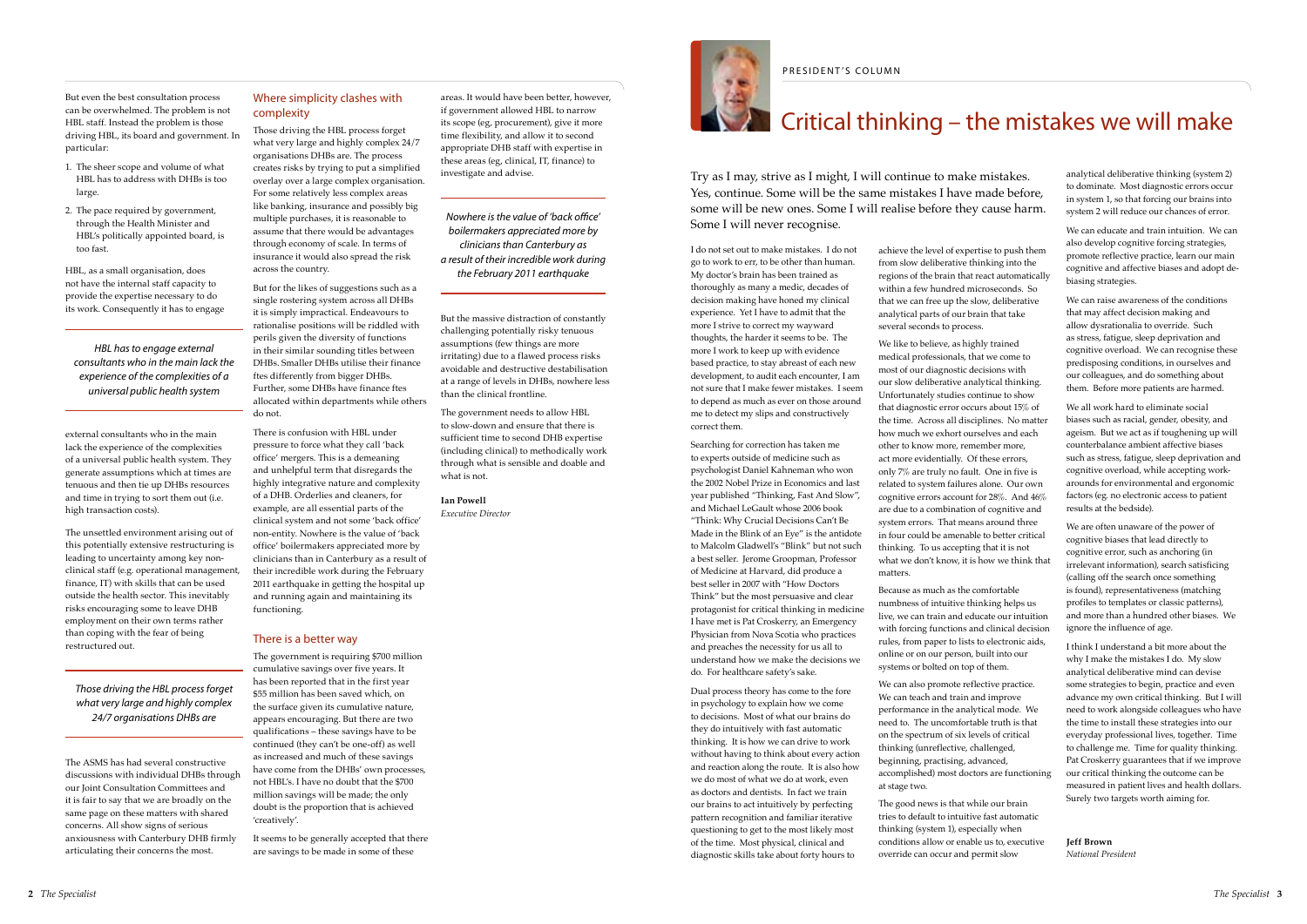

EXECUTIVE DIRECTOR'S COLUMN

### **It started with a graph**

In April I had the opportunity to listen to a financial update from conversational Treasury officials on the state of the economy along with other representatives of health unions, DHBs and the Ministry of Health. Contrary to stereotype these Treasury officials were not dour and did not have pimpled faces.

In summary, they reported that:

- 1. Economic growth was slower than at the government's Pre-Election Financial Update last year.
- 2. The rebuild of Christchurch was slow although the impact of the earthquakes has not affected exports.
- 3. Economic growth was in line with other trading partners' growth.
- 4. The net debt was around 24%. Consequently the surplus was likely to be smaller than forecast in 2014.
- 5. Government spending will increase \$5 billion by 2015 (this may be modified by Finance Minister Bill English's admission that we will have a zero budget this year).
- 6. Health wages and salaries in DHBs have moderated over the past two years.
- 7. Wage and salary growth needs to be resourced by productivity gains.

#### Raising the fur

- The measurement of outputs was confined only to those things that could be counted, primarily discharges with some case weighting for emergency departments. Outpatient clinics were counted during the period covered but when this commenced was unknown. But much of what happens in DHB health services are not counted including mental health, community health and chronic illnesses. District health nurses reduce productivity because the care they provide for patients at home is not counted; if these patients were treated in hospitals then although this would reduce quality of life and be more expensive, it would increase productivity. How loopy is that!
- It counted investing in the health professional workforce as, by definition non-productive, and was about outputs instead of outcomes.

This was all interesting and generated some good discussion. But what really caused the fur on the back to stick up was the inclusion in Treasury's presentation of a graph of doctor and nurse productivity in public hospital medical and surgical services. Their graph contrasted inputs (expenditure on nurses and doctors, interestingly 25% of which is from locum doctors and bureau nurses) with outputs (those things that can be counted) and revealed that the latter fell well behind the former. In other words, the productivity of doctors and nurses had declined (by 5%).

- It was false to call the data productivity when it was simply a narrow range of throughputs.
- There was a basic contradiction between the government and DHBs (and professional groups) saying that quality improvement enhanced productivity and the graph saying that investing in time for quality improvement was anti-productive.

In the somewhat scratchy discussion that followed the criticism included:

It is also worth noting the perversity that this approach to productivity gives no value to improving quality, places no value to saving lives (if this takes too long, productivity falls), and recognises patient deaths improve productivity – that is, if patients die in hospital the day after admission productivity goes through the roof (providing they are discharged that same day).

#### Bureaucrats, heal yourselves

The proponents of this line might want to look at the broader approach undertaken by researchers at Victoria University who reveal that hospital productivity in New Zealand rose by 3-5% between 2007 and 2009.

But back to the meeting where the last word should be left to Treasury. After listening to this criticism the officials neatly pointed out that the offending graph was not theirs. In fact, it was taken from the Ministry of Health's Annual Report leaving Ministry officials red faced.

The nonsense negative message of this graph has been severely critiqued for years. It is time for the Ministry of Health to cease this misleading rubbish and for Treasury to cease repeating it.

#### **Ian Powell**

*Executive Director*



### Physician Assistants: The final report on the Counties Manukau DHB demonstration

ASSISTANT EXECUTIVE DIRECTOR'S COLUMN

Some of you will remember that in 2010 Health Workforce New Zealand set out to trial the role of physician assistant in New Zealand. The project was variously referred to as a trial, a pilot or a demonstration. Two American trained physician assistants worked in one of the General Surgical teams at Counties Manukau DHB for 12 months. An initial evaluation focusing on the setting up of the pilot was done by Pam Oliver Associates (available on the ASMS website). The contract for the final evaluation was withdrawn, for unclear reasons, from this company and given to an Australian based consultancy. The evaluation was promised by the end of 2011; in the event it was released in March this year.

Essentially the evaluation found that the physician assistant 'pilot/demonstration' at Middlemore showed that physician assistants would be a useful addition to the New Zealand health system. Unsurprisingly, teams that had the addition of a physician assistant had better results than those that did not. These positive results were attributed by the evaluators to the physician assistants training in the medical model and 'would not have been seen with the addition of another house-officer, nurse or nurse practitioner.' Evidence is not provided to justify this conclusion.

Despite the views of the majority of interviewees that the findings of this trial could not be generalised to dissimilar settings the evaluators conclude that similarly positive results would be expected to occur in other sites as the results were a consequence of the PAs training. One house surgeon's view, that the current system is unsafe and that she and house surgeon colleagues were leaving for Australia (where the decision has been not to adopt the profession) but would stay if physician assistants were introduced immediately into the New Zealand system leads on to the evaluators identifying an

immediate need to import US physician assistants. Making the system safe in some other way is not discussed or even identified as an urgent problem.

All interviewees that had worked with the physician assistants (the only exception mentioned was the radiologists at Middlemore) were reported as thinking that the profession should be used in New Zealand but stakeholder groups such as ASMS, NZNO, RDA and the Medical Council were reported as sceptical. This is a puzzling conclusion as ASMS views were directly taken from the consensus reached by our members who were involved in the trial after a robust email debate

The evaluation repeats some of the criticisms that have been made, dismisses them, but does not answer them. One of the critical points was that the salary level in the trial was substantially better than that which would be offered should the profession be introduced on a permanent basis, suggesting that recruitment and retention might be a problem particularly of US trained PAs.

The evaluation does not discuss the failure of the Australian pilots to lead to the introduction of the profession in Australia and the closure of the PA training schemes in Queensland and South Australia.

NZNO has been highly critical of the evaluation. They make the very valid point that it would be extraordinary if an extra experienced clinician did **not** make a difference to the results of a team which had them added as an extra member; they question inserting a 'programme logic' approach eight months into a one year programme and point out that the Australian evaluators do not understand the New Zealand regulatory system as they appear to believe that prescribing rights are provided under the Health Practitioners Competence Assurance Act (HPCAA) rather than set out in the Medicines Act.

The next step, according to the evaluators, is to demonstrate to the sector groups the value of the role by robust engagement, by setting up a series of demonstrations in areas such as primary care or by taking stakeholders on a trip (to look at physician assistants working overseas). Provided stakeholder support (particularly in primary care) can be obtained then the next step is to 'remove the regulatory barriers to PAs practicing at the top of their license'. This may already have been partly signalled with the planned changes to the Medicines Act but implies registration under the HPCAA. PAs should then be recruited from the US to work as educators and mentors and New Zealand students sent overseas to train. If the demand is sufficient at DHBs, New Zealand should establish training courses, and or accredit Australian training courses and consider employing graduates of the University of Queensland course.

The evaluators see a role for physician assistants in emergency departments, general medicine, acute and elective surgery, orthopaedics and preoperative assessment clinics. If the stakeholders remain obdurate then they suggest a number of short demonstrations using US trained and registered PAs over a range of settings.

Already plans are underway to trial physician assistants in primary care.

#### **Angela Belich**

*Assistant Executive Director*

The final evaluation of the physician assistant pilot at Middlemore Hospital is now available on the Health Workforce New Zealand Website. *[www.healthworkforce.govt.nz](http://www.healthworkforce.govt.nz/)*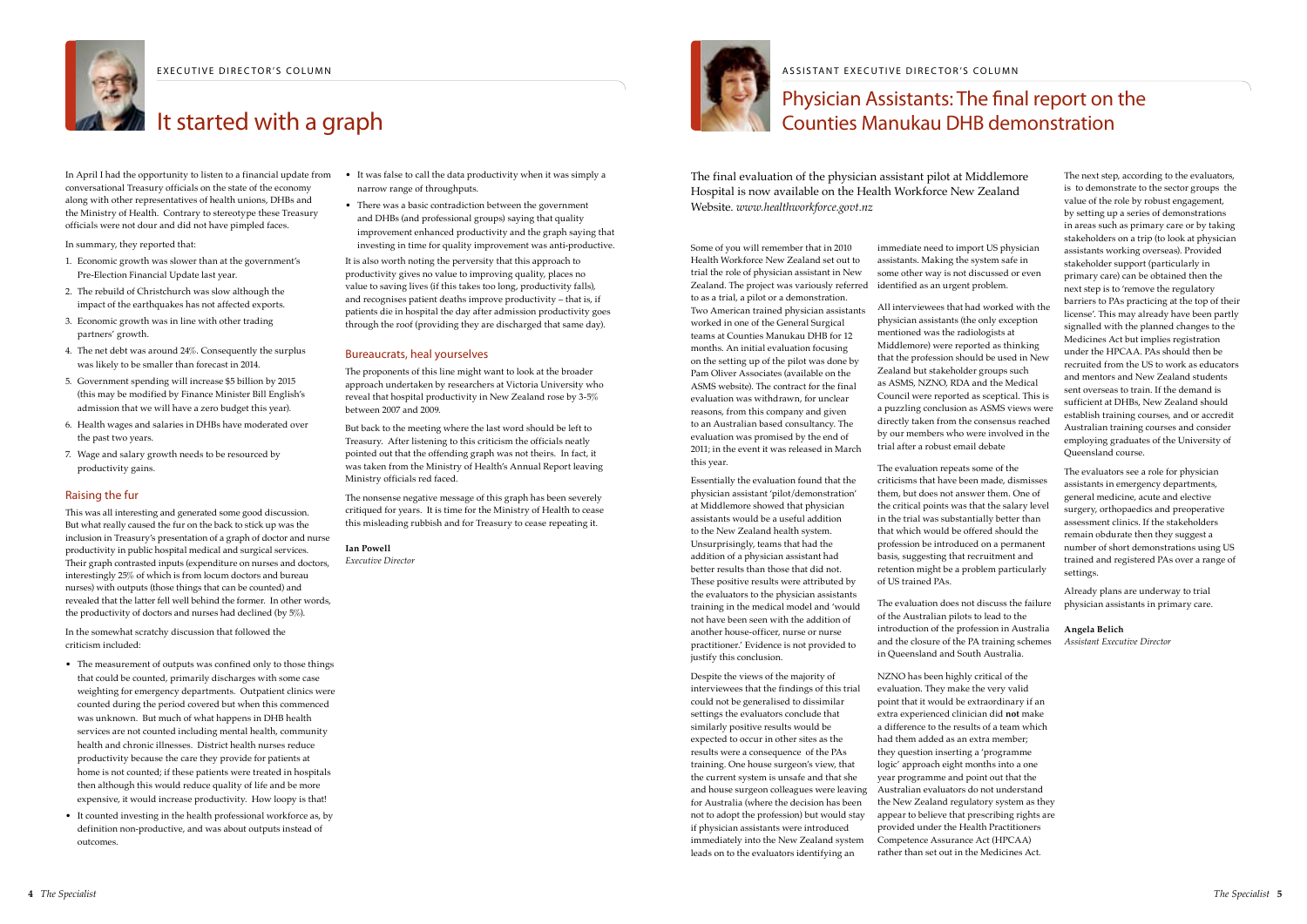

Dr Tim Mackay, *Invercargill Branch President*

### Branch Officers' day

The presidents and vice presidents of local ASMS branches met with the National Executive on 2 May 2012 for a stimulating day of sharing ideas and experiences. Fifteen branch presidents, eighteen vice presidents and three stand-ins met in Wellington with the majority of the ASMS Executive and ASMS National office staff to discuss the successes, failures and barriers to distributive clinical leadership, ideas for negotiating the MECA and any other issues that the branch officers regarded as burning issues at the local level.

The day was so successful that the ASMS National Executive has decided to have a further day on Wednesday 26 September mainly to discuss the MECA negotiations due to start next year.







Dr Seton Henderson, *Christchurch Branch President*, and Dr Clive Garlick, *Nelson Branch President*

Dr Andrew Klava, *Rotorua Branch Vice-President*

*Invercargill Branch Vice-President Hawkes Bay Branch President* Dr Kai Haidekker,





Dr Christian Hirling,



*Whakatane Branch Vice-President ASMS National President*







Dr Chris Wisely, *Otago Branch President* A. No. Only full time employees (i.e. those with an agreed weekly job size of 40 hours or more) are entitled to the full 10 working days. Em**ployees w**ho work less than 40 hours are pro-rated accordingly.



Dr Peter Doran, *South Canterbury Branch Vice-President*







Dr Guy Rosset, *Whakatane Branch President*



Dr Ywain Lawrey, *Waitemata Branch President*

### Frequently asked questions on CME

The following are the questions that have been identified by the ASMS industrial team on Continuing Medical Education (CME). Further information is in the *Standpoint on Professional Development, September 2011*  which is available on the homepage of our website [\(www.asms.org.nz](http://www.asms.org.nz)) under 'Latest Publications' *(see right hand column alongside the latest issue of The Specialist)*. If you have further queries please call the industrial team on 04 4991271 or email us at [asms@asms.org.nz](mailto:asms@asms.org.nz).

A. Yes, but under quite limited circumstances. The MECA prescribes minimum entitlements which may be increased by negotiation between individual employees and their employer. Also, under the MECA there are three DHBs that do not prescribe a dollar amount or limit on CME expenses for their SMO employees. Currently these are Whanganui, Wairarapa and West Coast DHBs. We do not know how many (if any) SMOs actually claim and receive more than \$16,000 in a single year, but some may if the C**ME** has been approved. Finally, the MECA allows SMOs who are enrolled in two or more MOPS programmes to receive up to an additional \$500 p.a.

- *Q.* Are all SMOs entitled to CME leave and expenses under the MECA?
- *A.* No. You are not entitled to CME leave and expenses if you are employed as a locum or on a fixed term contract for 6 months or less.

*Q.* Are all SMOs entitled to 10 days CME leave each year?

A. This is covered in MECA clause 36.1(c): Most DHBs now have policies (or agreements with ASMS) that allow such expe**nditure.**  However you may need to show that the main purpose of the purchase is to support your CME. If you require a laptop for your work it should be purchased and paid for by your employer as a "tool of trade".

A. Yes provided the purchases are accepted as being related to your CME or professional development by your DHB.

*Q.* Are all SMOs entitled to receive \$16,000 expenses each year?

*A.* No. Only full time employees and part time employees, who have no other income from medical practice, are entitled to the full \$16,000. Part time employees with income from some other medica**l** or dental practice will be pro-rated accordingly.

> **Q.** Can I gift my CME to someone else? *A.* No

*Q.* Are any SMOs entitled to receive more than \$16,000 expenses annually

*Q.* What if I work for more than one DHB?

- *A.* Your annual entitlement will be shared across the DHBs in accordan**ce w**ith the formula in clause 36.3(c) & (d).
- *Q.* May I use my CME funds for premium economy or business class travel?
- *A.* Most DHBs now have policies that allow this. Although there may be limits relating to length of the flight and arrival times before the event, but in all cases there must be sufficient funds and the expenditure cannot compromise your ability to satisfy your CME obligations or College or Medical Council recertification.

*Q.* May I use my CME funds to purchase a laptop or other electronic aids?

*Q.* Will the purchase of electronic aids incur extra tax?

*A.* Yes, in most cases. This is because you will own the item and IRD deem the purchase price as part of your salary, thereby attracting tax, which will usually be paid from your CME funds.

*Q.* May I use CME expenses to purchase books and journals?

*Q.* May I use my CME funds to pay subscriptions for electronic journals or other publications?

*A.* Yes, if it is for your personal CME activities. DHB-wide subscriptions are considered as tools of trade.

*Q.* If I do CME on a weekend day or on a public holiday am I entitled to day(s) in lieu?

*A.* Yes

*Q.* May I accumulate any unused CME leave or expenses?

*A.* Yes, both your CME leave and expenses may be accumulated fo**r** <sup>3</sup> years and, by agreement, up to 5 years.

*Q.* Do I have to book my travel for CME through the DHB assigned travel agent?

*A.* No

*Q.* Am I entitled to take my CME leave and expense balances with me when I leave the DHB?

*A*. No

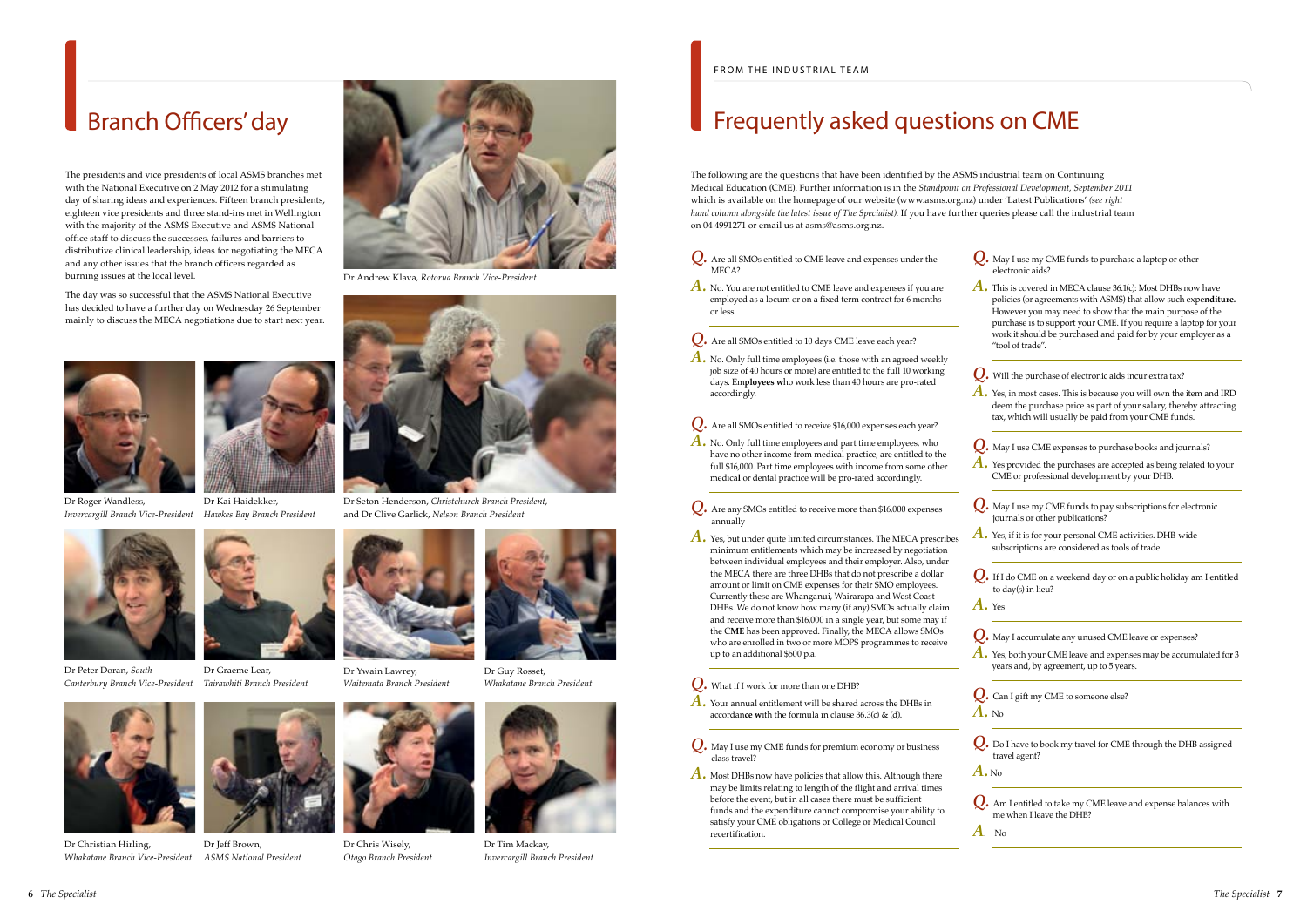The following is a speech presented by ASMS Executive Director Ian Powell to the Marburger Bund Autumn General Assembly at Nurnberg on 19 May 2012.

#### Guten Tag

Kia ora, tena koutou, tena koutou. These words are from the language of New Zealand's indigenous population, Maori, and in this context roughly translates to hello, greetings, cheers and thank you.

The Association of Salaried Medical Specialists is delighted with the way our relationship with Marburger Bund has developed over the years. I have appreciated the opportunity to previously visit you in Berlin and we were very pleased to host you at our Annual Conference in New Zealand last November. Your representatives were struck by the number of your former members now working in New Zealand and attending our Conference.

I can also report that we followed with interest your form of limited strike action a few years ago, along with similar actions in the Netherlands, over the right to negotiate exclusively on behalf of your members. Again to use an indigenous Maori term I wish to mihi you; in other words, to greet and pay tribute for your successful campaign. In a major industrial dispute in 2007 we balloted our members on a similar strategy for strike action and received an overwhelming mandate of endorsement. As it turned out this ballot was sufficient to achieve a settlement.

#### Our country

New Zealand is a small country at the bottom of the world. To visualise it think of Italy upside-down although I like to think that our politics are not so upside-down. We were the first country in which women won the right to vote over 110 years ago; we introduced rights of union recognition and collective negotiations in 1894; introduced a universal social security (including health) system in 1938; and profoundly irritated the American government when we went nuclear free in 1984, including banning nuclear powered and armed ships into our ports.

*It takes a unique country to have as its emblem a nocturnal bird that can't fly, hardly run and is not particularly bright.*

Our population is four million, we have lots of sheep and quite a few cows, we make good films about hobbits and other subjects, and our coffee and wine are very good. We play rugby very well, as good as you play football. While I appreciate that our two countries do not share the same interest in rugby, we do share one common feature – we especially love beating the English and the French on the sports field.

Our national emblem is the indigenous bird, the kiwi. It takes a unique country to have as its emblem a nocturnal bird that can't fly, hardly run and is not particularly bright.

#### Our health system

New Zealand's universal public health system is predominantly publicly funded through general taxation with also a high level of public provision. Secondary and tertiary care is largely publicly provided while primary care, although largely privately provided. is government regulated and subsidised. We have 20 statutory district health boards of various sizes responsible for both primary and secondary care (in the main, funding the first and providing the second).

As evidenced by a recent Commonwealth Fund survey, our public health system is by international standards relatively inexpensive and cost effective. Overall our outcomes compare well suggesting that we punch above our weight. The universal nature of our health system, including its high level of public provision, contribute to this as does the general practice gate-keeper system for access to secondary care, our unitary political system, and relative lack of transaction costs.

There are positive moves to further encourage primary-secondary collaboration and clinical networks led by health professionals. On the other hand, there are threats in the form of too much financial pressure on the system while government expectations continue to increase, the calibre of senior management to avoid unilateral short-sighted decision-making, serious specialist shortages in public hospitals, lack of effective workforce planning and, periodically, privatisation.

We have a public hospital specialist workforce crisis in New Zealand. We are a small geographically isolated island nation. These factors create our vulnerability. New Zealand has, by a long way, the highest proportion of overseas trained doctors in the OECD and this has been increasing over several years (our closest neighbour Australia is the second highest). This is because we can't retain enough of the doctors we train. A country the size of New Zealand needs a significant emphasis on the generalist nature of specialists. But we largely recruit internationally from larger countries (including Germany) that logically have a greater emphasis on sub-specialisation. The more we depend on international recruitment the more the balance between generalism and sub-specialism gets out-of-hand. We will not overcome this until we are better able to recruit more of those that we train.

24th Annual Conference<br>29–30 November 2012  $\text{Make}$ 29–30 November 2012



*While it is cheaper to retain more of those we train, the government and our district health boards turn a blind eye leaving taxpayers to fund medical training for developed overseas countries.*

Our excessive and increasing dependence on overseas recruitment is an example of irresponsible financial wastage. While it is cheaper to retain more of those we train, the government and our district health boards turn a blind eye leaving taxpayers to fund medical training for developed overseas countries. New Zealand has two medical schools. Such is the level of this excessive dependence on international recruitment that, through a narrow financial lens, it would make more sense to close one of them down. This is something we point out but don't advocate!

Our vulnerability evolves into crisis partly because of the cumulative effect of not addressing the vulnerability, but also due to the magnet of Australia and, by international standards, poor salaries. Since 2006 Australian specialist salaries have leaped ahead of New Zealand's. The migration between the two countries is overwhelmingly one way. Aside from proximity, the attraction of Australia is that we have the same training system stemming from the fact that our colleges generally cover both countries. Regretfully our political and managerial decision-makers can only think in the short-term and have a belief in magic bullets and spreadsheet rather than real doctors. Before it was elected our government agreed there was a hospital specialist workforce crisis. Now that it is elected it says that there is not, even though little has changed.

#### Our collective bargaining

Finally I want to comment briefly on our system of collective bargaining as I know how you negotiate is an important issue for this conference. Unions in New Zealand, including in the health system, generally negotiate on their own on behalf of their own members. In the main we do not have centralised settlements achieved by unions negotiating under the same umbrella (we also do not have arbitration). Our national agreement, for example is negotiated by us on our own. This is also the same for the nursing national collective agreement. The reason is that the more you try to combine with other parts of the workforce, the more it becomes difficult to address the specific issues of the workforce you represent. The relative importance of the specific issues diminishes. There are important differences and needs between the professions as well as between the professions and trades.

There was an exception in 2009 when the other health unions

affiliated to the Council of Trade Unions and our district health boards agreed on a centralised settlement for a modest salary increase. The main factor that led to this was the impact of the global recession. However, our union did not participate because, in contrast with the other health professional workforces, the medical workforce faced serious shortages. This was accepted positively by both the health unions and employers. It would simply be impossible for us to address the issues we need to address if we were part of a wider negotiating process. Attempts to repeat this combined process with the other health unions late last year failed because of the differences, in part at least, because the needs and priorities of the professions and trades were too great.

I can fully understand your strong opposition to the attempt of the German Federation of Employer Associations to seek a law change so that the collective agreement of the union with most members in the enterprise should have precedence over all other collective agreements. This would introduce labour market inflexibility. Fortunately this does not form part of New Zealand's industrial law and, further, many of our collective agreements have different expiry dates and therefore are negotiated at different times. We would vehemently oppose such a move in New Zealand.

*I can fully understand your strong opposition to the attempt of the German Federation of Employer Associations to seek a law change so that the collective agreement of the union with most members in the enterprise should have precedence over all other collective agreements.*

In conclusion, I commend another Maori word to you – rangatira. Again in context I wish you a successful Assembly which will further enhance the esteem and nobleness of your union to your members and of your members to their patients. Rangatira also includes being revered. It would be an extraordinary union to be revered by its members but best wishes for your Assembly assisting this aspiration.

### Address to Marburger Bund, Autumn General Assembly

it in your dairy now!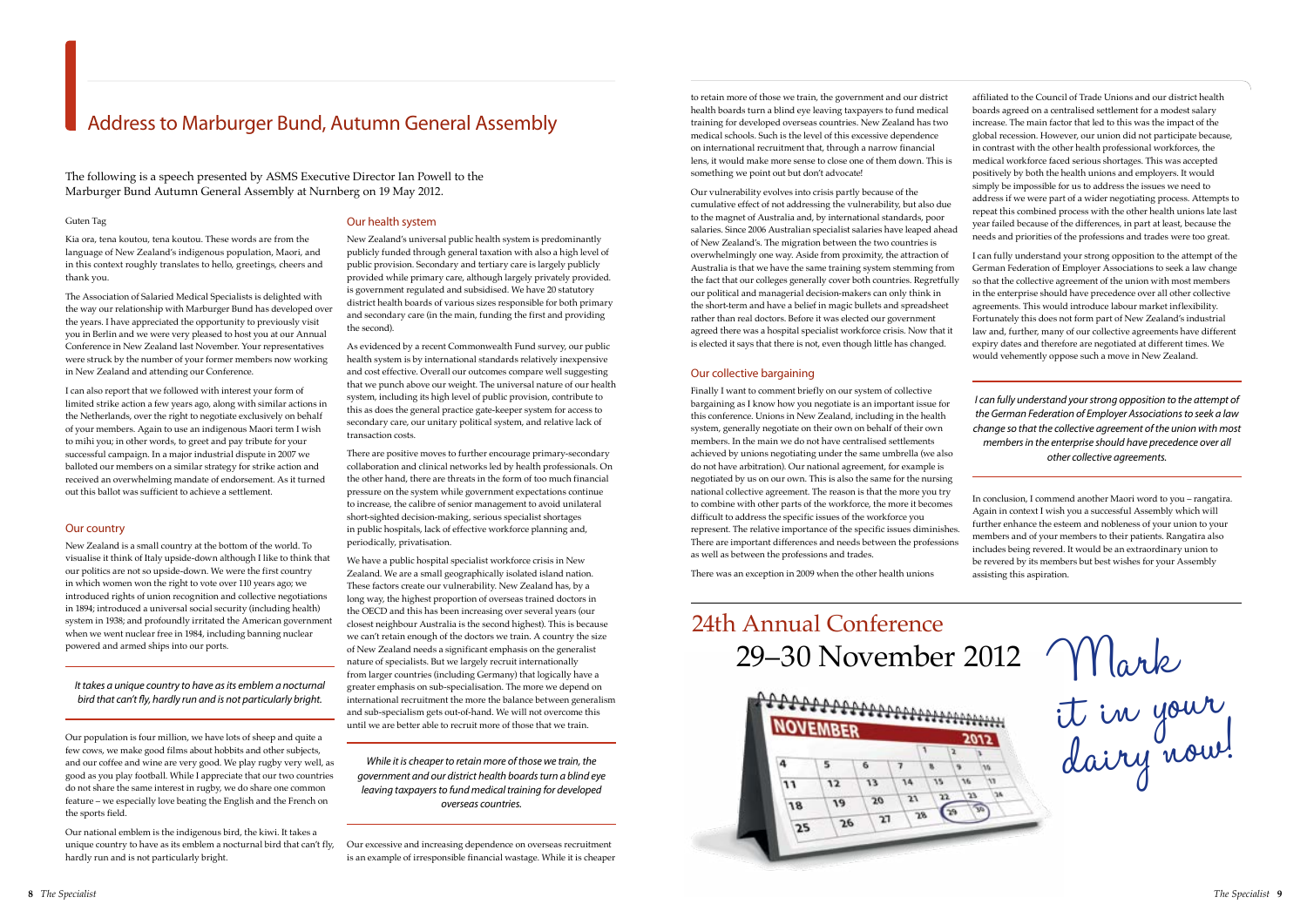

### The risks of Private-Public Partnerships to the Health System

severely criticised by conservative politicians and media as a waste of public funds. The *Daily Telegraph* reported in December for example<sup>3</sup> that Andrew Lansley, the Health Secretary in the Conservative led U.K. government, had complained that hospitals are "being forced to spend extortionate sums on private contractors rather than spending that money on helping sick patients get better". The *Telegraph* reported that "Official figures show that taxpayers are committed to pay £229 billion for new hospitals, schools and other projects with a capital value of just £56 billion. Much of the additional spending goes on expensive maintenance contracts." It gave examples: "North Staffordshire NHS trust paid £242 to put on a padlock while North Cumbria University Hospitals NHS trust paid £466 to replace a light fitting and £75 for an air freshener. A trust in Salisbury paid £15,000 to 'install a laundry door following feasibility study'."

Unfortunately, these are by no means unique. There has been a series of critical investigations by the Public Accounts Select Committee of the U.K. Parliament. In 2011 it reported that "In the present public expenditure climate there are legitimate concerns being expressed about the continuing financial cost of PFI for public organizations such as NHS [National Health Service] Trusts. Some of government's case for using PFI has not been based on robust analysis, but on ill-founded comparisons and invalid assumptions… At present, PFI deals look better value for the private sector than for the taxpayer."<sup>4</sup>

Haematologist Dr Ruth Spearing, chair of the Canterbury Hospitals' Medical Staff Association, concluded that "We hope those considering the future of our Canterbury Health System don't make the same mistakes of our British cousins and other countries by locking us into expensive, inflexible and inefficient private arrangements, which primarily serve the interests of financiers not patients."<sup>2</sup>

> The Treasury Select Committee found "Private finance has always been more expensive than government borrowing, but since the financial crisis the difference between the costs has widened significantly. The cost of capital for a typical PFI project is currently over 8% –double the long term government gilt rate of approximately 4%. The difference in finance costs means that PFI projects are significantly more expensive to fund over the life of a project. This represents a significant cost to taxpayers. We have

> not seen clear evidence of savings and benefits in other areas of PFI projects which are sufficient to offset this significantly higher cost of finance. Evidence we studied suggests that the out-turn costs of construction and service provision are broadly similar between PFI and traditional procured projects, although in some

The Canterbury District Health Board has been instructed by the government to consider using a "Private-Public Partnership" (PPP) to rebuild Christchurch Hospital following the earthquake damage it sustained. Medical specialists at the hospital have publicly expressed their concern at this development. Dr Mike Beard, a former clinical director of haematology and general medicine at Christchurch Hospital, looked at the U.K. experience (called the "Private Finance Initiative" or PFI there) and found that "the way PFI has been introduced in Britain verges on a gigantic scam".<sup>1</sup>

PPPs take a variety of forms, but in general hand over the financing, design, construction, maintenance and operation of a facility to a private operator. What "operation" means can vary. It provides services that are in theory not related to health, leaving health professionals and managers to provide the medical services. But it is often difficult to draw hard lines: cleaning, catering and orderly services can all have important impacts on patient health, safety and recovery for example. Operators often control retailing and vending machines in the building, with implications for advertising and the health impacts of food and other goods sold.

#### Controversial UK experience

PPPs have been hugely controversial in the U.K. Introduced in large numbers into many areas of the public sector including health, education, prisons, courts and roads by Tony Blair's "New Labour" government, it is significant that they are now being

Undoubtedly we will be told that in New Zealand we will learn from previous mistakes. But the evaluation of PPP deals is biased here as it was in the U.K. In comparisons of public versus PPP provision, the cost of public provision is required to be based on private sector interest rates (which are much higher than those available to the government) in the interest of "neutrality", and public provision has an additional cost loading (usually 20%) for so-called "deadweight costs" of raising taxes, regardless of whether the public is happy with paying taxes for a satisfactory health system9 . Thus when we are told that the saving on the recently let PPP for Hobsonville School was "about 1% over the [25 year] contract period" it is likely that in practice it will be significantly more expensive<sup>10</sup>.

This article has been kindly written for 'The Specialist' by Dr Bill Rosenberg, economist for the Council of Trade Unions. The implications are wider than Canterbury DHB as the government has advised that 'Private-Public Partnerships' could be considered for major hospital rebuilding in other DHBs. The motivation of government is to avoid the costs of rebuilding appearing on its balance sheet.

areas PFI seems to perform more poorly. For example we heard that design innovation was worse in PFI projects and we have seen reports which found out that building quality was of a lower standard in PFI buildings."<sup>5</sup>

A Nuffield Trust report looking at the financial pressures on the U.K. National Health Service, "Can NHS hospitals do more with less?" noted the inflexibility of PFIs: "PFI schemes can commit trusts to substantial annual payments for up to 30 years. They usually cost more than the equivalent public provision – perhaps because they provide a higher standard of service … The Audit Commission (2006) has identified an association between large new building projects (mostly PFI schemes) and financial deficits in the NHS. There is relatively little flexibility in PFI contracts, and because of this it has been suggested that there will be pressure to concentrate hospital activity on PFI sites at the expense of non-PFI sites if there is contraction" <sup>6</sup> .

This last point is a poignant one in the current circumstances. PPP contracts are typically for 25–30 years. They give the PPP private consortium a 25–30 year monopoly over the operation of the buildings which enables it to charge extraordinary amounts for minor changes requested after the building has been completed. The government is legally obliged to pay regular instalments on the contract in the same way as a household must pay interest on a mortgage. During recessionary times like the present, governments try to reduce spending by reducing maintenance and closing or making more efficient use of underused facilities. However these contracts are in effect privileged: payments cannot reduce, leaving less government revenue available for other services.

Even if there is no longer a need for a facility, payments must continue. According to another U.K. newspaper investigation in 2010, "Balmoral High School in Belfast closed six years after it was built, when pupil numbers halved. However, the Northern Ireland Department of Education owes the contractor £370,000 a year for the next 18 years" <sup>7</sup> . As the U.K. government makes severe cutbacks, privatises increasing parts of the health services and moves care out of hospitals says the *Telegraph*, "experts fear that PFI-built hospitals could be left half empty while trusts still have to pay millions every year in interest payments on the 'mortgages'" <sup>8</sup> .

#### Alleged advantages of PPPs

One of the advantages of PPPs is said to be that the risk of building and owning facilities is shifted to the private sector. As has been seen, it may shift some of the risk around availability but not all risk. In any case, ultimately all risks in practice remain with the government which cannot simply walk away from the failings of what remains in the public's eyes a public hospital. The government will be forced to intervene as it did in New Zealand in failed privatisations such as rail, Air New Zealand and banking which were similarly supposed to transfer risk to the private sector.

In fact, over a three-decade contract, the risks of underuse or major change of use are high because changing medical practices, technology, demography and local health and population pressures change the nature and size of facilities that are needed. In addition, while a force majeure such as the Christchurch earthquakes may be insured against and provided for in PPP contracts in a general sense, it is almost impossible to anticipate and provide for all consequences such as the loss of population from Christchurch, and the change in its distribution. A government could be left paying the cost of a hospital facility which is being used far below its planned capacity – or have no choice but to increase the capacity of a hospital controlled by a private operator.

PPP contracts can be designed to anticipate many possible contingencies, and we would hope they do learn from international experience. However because of the complexity of the facilities being created and the very long period of the contract, they are hugely complex contracts. The new PPP prison in Auckland, at Wiri, will cost \$21 million before construction even begins<sup>11</sup>. The cost of setting up the Hobsonville School PPP has not been released but could have been as high as \$6 million according to Castalia<sup>12</sup>. A PPP for the London Underground which ultimately failed to get underway cost £445 million in negotiating the contracts<sup>13</sup>. Lawyers and accountants clearly are winners in these deals. But ultimately, everything cannot be anticipated, there will be loopholes, unforeseen circumstances and difficulties in enforcement.

While some staff may initially welcome the new facilities and the fact that they no longer have to worry about maintenance and other day to day tasks, in the longer run many regret the waste, loss of flexibility and impact on their patients.

From a cost effectiveness point of view, it seems inevitable PPPs will be regretted. In the end that must rebound on the availability of funding for the rest of the health sector.

#### PPPs and the Trans Pacific Partnership Agreement

With large sums like these at stake, it should be no surprise that arrangements like PPPs are likely to be encouraged by 'free trade'

*UK Treasury Select Committee: The difference in finance costs means that PFI projects are significantly more expensive to fund over the life of a project. This represents a significant cost to taxpayers.*

*"We hope those considering the future of our Canterbury Health System don't make the same mistakes of our British* 



*cousins and other countries by locking us into expensive, inflexible and inefficient private arrangements, which primarily serve the interests of financiers not patients." Dr Ruth Spearing*

*PPP contracts give the PPP private consortium a 25-30 year monopoly over the operation of the buildings which enables it to charge extraordinary amounts for minor changes requested after the building has been completed.*

> *Lawyers and accountants clearly are winners in these deals. Everything cannot be anticipated, there will be loopholes, unforeseen circumstances and difficulties in enforcement.*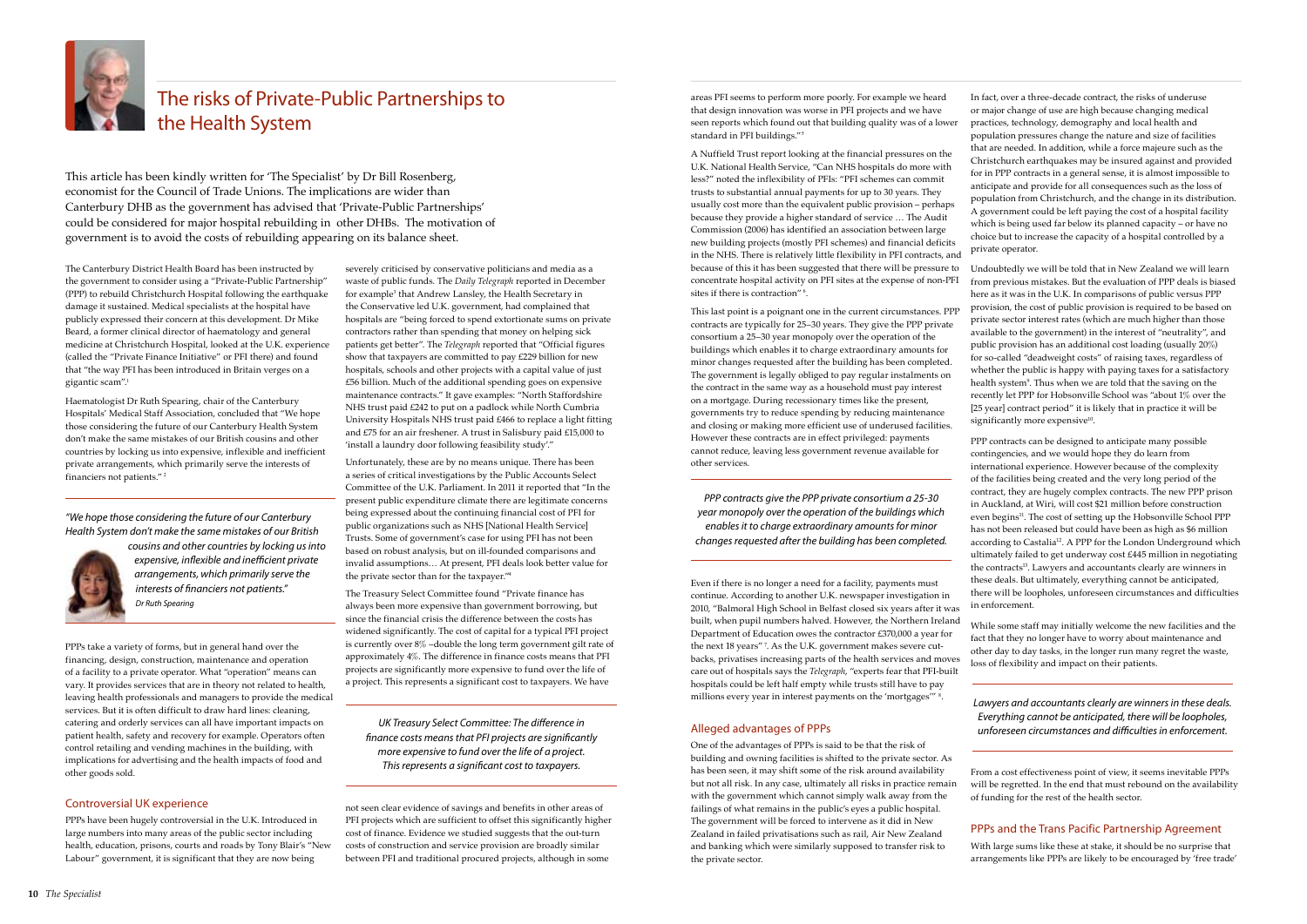such as the Trans Pacific Partnership Agreement (TPPA) currently under negotiation between New Zealand, the United States and seven other countries. A number of provisions could affect our ability to control and back out of PPP arrangements in future. A government procurement chapter is likely to include PPPs, and DHB and Ministry of Health contracts would fall under it unless specifically exempted. In bidding for contracts over a certain value (and public hospital PPPs would almost certainly be over the threshold), overseas suppliers from the TPPA countries would have to be treated at least as well as local suppliers. The design, project management, maintenance and operation of facilities which are all likely to be part of a PPP contract, would be subject to the services chapter of the TPPA. Even if health as such is exempted, these services are unlikely to be. Once they are open to commercial provision, we have to allow any commercial operator with an operation or subsidiary somewhere in the TPPA countries

equal rights to run them. These requirements would prevent us favouring local providers – whether part of a PPP or not – let alone requiring public provision.

The United States is also insisting on a new type of requirement that has not been in agreements New Zealand has signed before: one on State Owned Enterprises. It is not clear yet which parts of central or local government this would cover, but it would certainly cover DHBs if they are not specifically exempted. The aim of such a requirement in the agreement would be that if a government owned operation competes in

any way with a subsidiary of a multi-national corporation with a presence in the US or any other TPPA country, it would have to compete on a purely commercial basis with no public interest, economic development or other non-commercial objectives. Provision of government funding – even capital at the low interest rates governments can borrow at – are likely to be disallowed. The parts of a DHB currently responsible for the maintenance and running of its hospitals would, once opened up by a PPP,

be regarded as commercial competitors. They would have to operate on a for-profit basis from then on, increasing costs and compromising their public service ethos.

Finally, the US is insisting that the TPPA contains enforcement processes that would allow investors to sue the government if their profits or asset values were threatened. A contract like a PPP would be regarded as an "investment" under the wide definitions that are standard in these agreements. If a PPP began to go wrong – perhaps because a DHB wanted to change the use of the hospital, or because of unforeseen demographic changes or natural disaster – the government could be faced with hugely expensive actions against it before private international dispute panels of trade lawyers with potentially tens or even hundreds of millions of dollars at stake. Such actions have been used against public health measures like plain packaging of cigarettes, against failed water privatisations, and in many other cases involving government regulatory action including on toxic chemicals, protecting the environment, and following financial crises.

*The Trans-Pacific Partnership Agreement could affect our ability to control and back-out of PPP arrangements in future... including the design, project management, maintainence and operation of facilities.*

- 1 "Learning from Britain's Mistakes", by Dr Mike Beard, The Press, 13 March 2012, available at [www.stuff.](http://www.stuff.co.nz/the-press/opinion/perspective/6563725/Learning-from-Britains-mistakes) [co.nz/the-press/opinion/perspective/6563725/](http://www.stuff.co.nz/the-press/opinion/perspective/6563725/Learning-from-Britains-mistakes) [Learning-from-Britains-mistakes.](http://www.stuff.co.nz/the-press/opinion/perspective/6563725/Learning-from-Britains-mistakes)
- 2 "Praise for Canterbury health system", by Dr Ruth Spearing, The Press, 20 April 2012, available at [www.stuff.co.nz/the-press/opinion/](http://www.stuff.co.nz/the-press/opinion/perspective/6777374/Praise-for-Canterbury-healt) [perspective/6777374/Praise-for-Canterbury-healt.](http://www.stuff.co.nz/the-press/opinion/perspective/6777374/Praise-for-Canterbury-healt)
- 3 "Hospitals being charged 'extortionate' sums by PFI sums to carry out basic DIY jobs", Daily Telegraph, 23 December 2011, available at [www.telegraph.co.uk/](http://www.telegraph.co.uk/news/politics/8973557/Hospitals-being-charged-extortionate-sums-by-PFI-sums-to-carry-out-basic-DIY-jobs.html) [news/politics/8973557/Hospitals-being-charged](http://www.telegraph.co.uk/news/politics/8973557/Hospitals-being-charged-extortionate-sums-by-PFI-sums-to-carry-out-basic-DIY-jobs.html)[extortionate-sums-by-PFI-sums-to-carry-out](http://www.telegraph.co.uk/news/politics/8973557/Hospitals-being-charged-extortionate-sums-by-PFI-sums-to-carry-out-basic-DIY-jobs.html)[basic-DIY-jobs.html](http://www.telegraph.co.uk/news/politics/8973557/Hospitals-being-charged-extortionate-sums-by-PFI-sums-to-carry-out-basic-DIY-jobs.html)
- 4 UK Public Accounts Committee 44th Report "Lessons from PFI and other projects", 1 September 2011, Summary, available at [www.publications.](http://www.publications.parliament.uk/pa/cm201012/cmselect/cmpubacc/1201/120103.htm) [parliament.uk/pa/cm201012/cmselect/](http://www.publications.parliament.uk/pa/cm201012/cmselect/cmpubacc/1201/120103.htm) [cmpubacc/1201/120103.htm.](http://www.publications.parliament.uk/pa/cm201012/cmselect/cmpubacc/1201/120103.htm)
- 5 U.K. Treasury Committee 17th Report, "Private Finance Initiative", Summary, available at [www.publications.parliament.uk/pa/cm201012/](http://www.publications.parliament.uk/pa/cm201012/cmselect/cmtreasy/1146/114603.htm) [cmselect/cmtreasy/1146/114603.htm.](http://www.publications.parliament.uk/pa/cm201012/cmselect/cmtreasy/1146/114603.htm)
- 6 "Can NHS hospitals do more with less?" by Jeremy Hurst and Sally Williams, Nuffield Trust, January 2012, p.57, available at [www.nuffieldtrust.org.uk/sites/](http://www.nuffieldtrust.org.uk/sites/files/nuffield/can-nhs-hospitals-do-more-with-less_full-report-120112.pdf) [files/nuffield/can-nhs-hospitals-do-more-with](http://www.nuffieldtrust.org.uk/sites/files/nuffield/can-nhs-hospitals-do-more-with-less_full-report-120112.pdf)[less\\_full-report-120112.pdf](http://www.nuffieldtrust.org.uk/sites/files/nuffield/can-nhs-hospitals-do-more-with-less_full-report-120112.pdf).
- 7 "IoS Special Investigation: How Government squanders billions: Jonathan Owen and Brian Brady reveal the staggering cost of PFIs – some £300bn – in the third and final part of our investigation into Whitehall waste", The Independent on Sunday, 24 January 2010, p. 30-31.
- 8 "Expensive PFI hospitals could be left half-empty, NHS managers warn", The Telegraph, 20 September 2011, available at [www.telegraph.co.uk/news/](http://www.telegraph.co.uk/news/politics/8782620/Expensive-PFI-hospitals-could-be-left-half-empty-NHS-managers-warn.html) [politics/8782620/Expensive-PFI-hospitals-could](http://www.telegraph.co.uk/news/politics/8782620/Expensive-PFI-hospitals-could-be-left-half-empty-NHS-managers-warn.html)[be-left-half-empty-NHS-managers-warn.html](http://www.telegraph.co.uk/news/politics/8782620/Expensive-PFI-hospitals-could-be-left-half-empty-NHS-managers-warn.html).
- 9 See "Guidance for Public Private Partnerships (PPPs) in New Zealand", Treasury, October 2009, p.14, [www.](http://www.infrastructure.govt.nz/publications/pppguidance) [infrastructure.govt.nz/publications/pppguidance,](http://www.infrastructure.govt.nz/publications/pppguidance) p.14; and "Cost Benefit Analysis Primer", Version 1.12, Treasury, December 2005 (updated 30 November 2011), p.18 and p.26ff, available at [www.treasury.](http://www.treasury.govt.nz/publications/guidance/planning/costbenefitanalysis/primer) [govt.nz/publications/guidance/planning/](http://www.treasury.govt.nz/publications/guidance/planning/costbenefitanalysis/primer) [costbenefitanalysis/primer](http://www.treasury.govt.nz/publications/guidance/planning/costbenefitanalysis/primer).

10 "Hobsonville schools PPP will bring wider benefits", Bill English, Anne Tolley, Rodney Hide, 7 April 2011, available at [www.beehive.govt.nz/release/](http://www.beehive.govt.nz/release/hobsonville-schools-ppp-will-bring-wider-benefits) [hobsonville-schools-ppp-will-bring-wider](http://www.beehive.govt.nz/release/hobsonville-schools-ppp-will-bring-wider-benefits)[benefits.](http://www.beehive.govt.nz/release/hobsonville-schools-ppp-will-bring-wider-benefits)

Fourthly, the emphasis of Urgent Care is stabilisation of the acute presentation and referral back to the patient's medical home for on-going care. For many patients this occurs in the setting of what is an unfamiliar doctor-patient relationship. The lack of a longitudinal relationship with the doctor which has been valued over time results in a higher rate of patient complaints in Urgent Care than in General Practice.<sup>2</sup>

- 11 "Prison costs reach \$21m before start", by Max Rashbrooke, New Zealand Herald, 13 September 2011, available at [www.nzherald.co.nz/nz/news/article.](http://www.nzherald.co.nz/nz/news/article.cfm?c_id=1&objectid=10751332) [cfm?c\\_id=1&objectid=10751332.](http://www.nzherald.co.nz/nz/news/article.cfm?c_id=1&objectid=10751332)
- 12. "School PPPs in New Zealand: Will PPPs provide value for Money as a Method of Procuring Schools in New Zealand? Working paper No. 2, Cost Benefit Analysis", Castalia Strategic Advisors, May 2010, p. 17 produced for the New Zealand Government, released to NZEI under the Official Information Act, available at www. educationaotearoa.org.nz/all-stories/2010/9/22/ see-for-yourself-the%20-governments-businesscase-for-ppps.
- 13 "London Underground PPP: Were they good deals?", Report by the Comptroller and Auditor General, 17 June 2004, available at [www.nao.org.uk/](http://www.nao.org.uk/publications/0304/london_underground_ppp.aspx) [publications/0304/london\\_underground\\_ppp.aspx](http://www.nao.org.uk/publications/0304/london_underground_ppp.aspx).

#### **FOOTNOTES**

*If a PPP began to go wrong the Government could be faced with hugely expensive actions against it before private international dispute panels of trade lawyers with potentially tens or even hundreds of millions of dollars at stake.*

### Urgent Care Physicians

For many senior hospital doctors the speciality of Urgent Care was not in existence when they were training and so they may be less familiar with the scope, skill set and particular challenges faced by colleagues working in this area compared to other branches of medicine. MPS Medical Adviser and Urgent Care Physician Dr Andrew Stacey provides an overview of the speciality and identifies some of the particular medicolegal challenges faced.

The College of Urgent Care Physicians (CUCP) was formed in 1992 by doctors working in community clinics and hospital emergency departments, and became an incorporated society, the Accident and Medical Practitioners Association (AMPA), in 1995. The New Zealand Medical Council recognised Accident and Medical Practice as a branch of medicine in 2000. In 2011, AMPA changed its name to College of Urgent Care Physicians Incorporated, the branch name to Urgent Care, and the doctor's designation to Urgent Care Physician.

There are currently 180 Fellows of Urgent Care, with Urgent Care ranking the 14th largest branch of medicine in New Zealand. Approximately 70% of Urgent Care Physicians work in community clinics and 30% in hospital Emergency Departments (the latter with a collegial relationship with a Fellow of the Australasian College of Emergency Physicians). The College also seeks to have strong links with other Colleges, particularly General Practice and Rural Hospital Medicine, and to work closely with related specialties to supply seamless and integrated care.

CUCP administers a minimum fouryear post-graduate Urgent Care training programme leading to Fellowship of CUCP. Following the shift of Health Workforce New Zealand (HWNZ) towards 'generalist' branches, Urgent Care now sits within the top third of funding priorities for HWNZ. This year HWNZ will again provide funding for 20 new trainees, with a current total of 129 trainees.

The Medical Council of New Zealand defines Urgent Care as "…the primary care of patients on an afterhours or nonappointment basis where continuing medical care is not provided."1 CUCP

aims to have a training program which teaches doctors to deal with patients in this scope of care, and oversee the clinics which provide these medical services.

Standards New Zealand in conjunction with CUCP has developed benchmarks for community based urgent care clinics. CUCP has stressed that the key features that distinguish an Urgent Care Clinic from a general practice are the presence of x-ray on-site or within (covered) wheelchair distance, and extended hours e.g. 8am – 8pm seven days. Dedicated plaster and resuscitation rooms, specialised equipment, and orthopaedic clinics on-site are further indicators of Urgent Care Clinics.

#### The College faces a number of challenges

Firstly many colleagues and Government departments are not aware of the existence of the College. Furthermore, both doctors and patients are not always aware of the role or scope of practice of Urgent Care Physicians. This leads to frustration from both parties as to what is appropriate to be seen at a clinic and what management can be achieved in this community setting. One of the key aims of the specialilty is to raise its visibility, and the College is currently seeking Royal endorsement.

Secondly, because there is no equivalent branch overseas, the CUCP has not been able to model the College on any international standard. The curriculum has been created from scratch, and the College has had to frequently adapt to changes in funding, legislation, and competition from other colleges.

Urgent Care sits between General Practice and Emergency Departments in terms of the facilities available and the acuity of



the patients seen. The type of medicine practised by Urgent Care Physicians working in community clinics itself leads to problems.

Firstly, the no appointments system means that patient numbers can be unpredictable. It is not uncommon for an influx of patients to arrive at the same time. The unpredictable timing of patient presentations coupled with the extended evening and weekend opening hours can make rostering of appropriate staffing numbers difficult.

Secondly, although some community clinics are hybrid General Practice/Urgent Care Clinics with enrolled patients, many only see casual patients. The lack of access to a shared electronic medical record makes treating casual patients with complex medical issues difficult.

Thirdly, Urgent Care Physicians do not often receive discharge summaries for patients they have referred to secondary or tertiary services. This impacts on the ability of the doctor to reflect on their own management.

#### There are also wider issues

There is a symbiotic relationship between Urgent Care Clinics and Emergency Departments. It is recognised that some groups of patients may be treated more expeditiously in Urgent Care Clinics and that this may be a more cost effective option. Many DHBs have various funding schemes in place to divert patients from the Emergency Departments to Urgent Care Clinics. It is however inefficient for patients with certain conditions (such as myocardial infarction) to present to clinics when they will still need to be seen at the

#### MEDICAL PROTECTION SOCIETY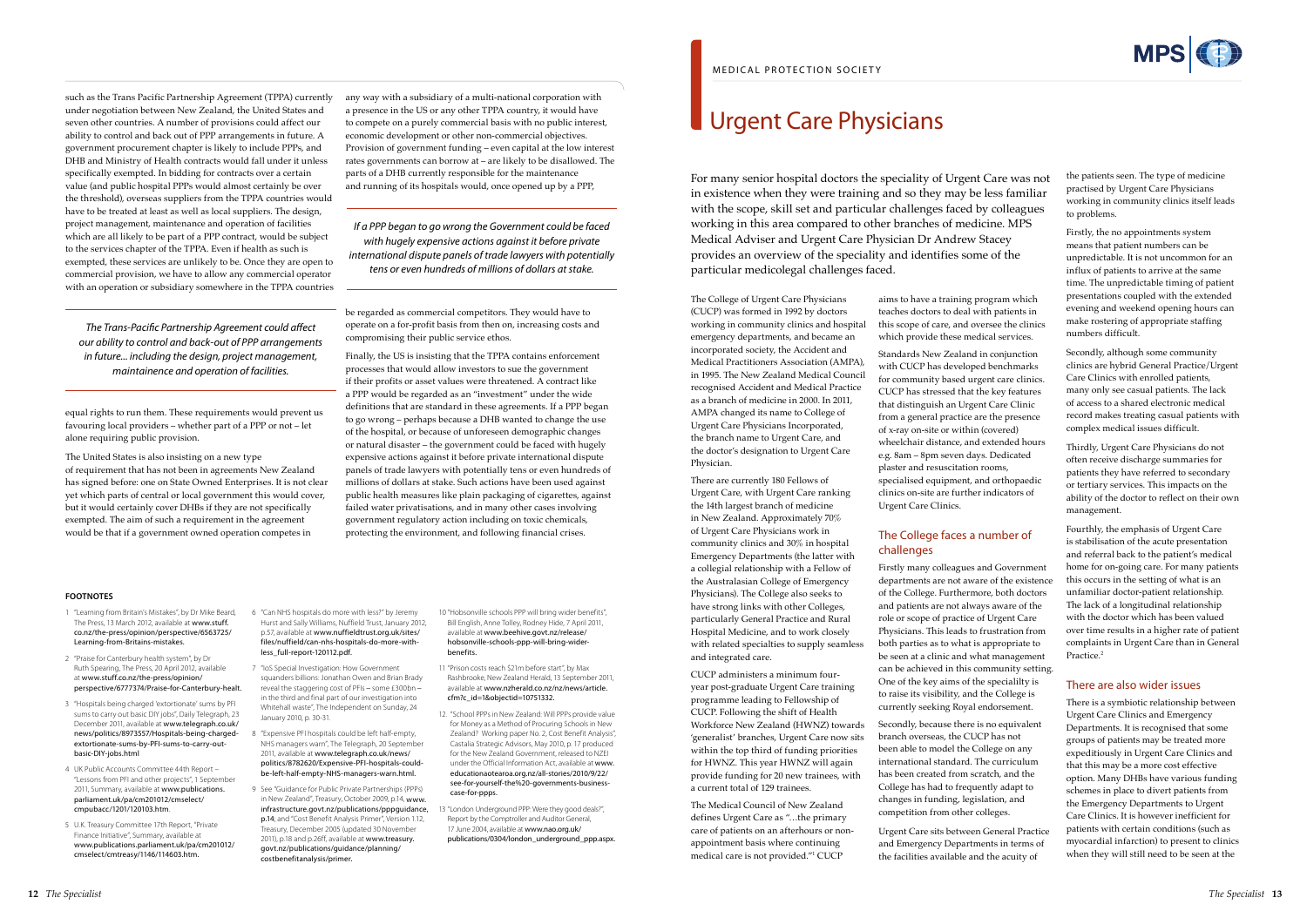### Support service for doctors

The Medical Assurance Society and Medical Protection Society have joined forces to bring their members an important support service.

The support service provides access to a free professional counselling service. Doctors seeking help can call

#### **0800 225 5677 (0800 Call MPS)**

The call will be answered by the Medico-Legal Adviser on duty who will then arrange counselling or support.

The service is completely confidential.



### jobs.asms.org.nz

The ASMS endeavours to help fill senior doctor and dentist vacancies in New Zealand, especially DHBs, through the job vacancy page on our website.

- right of equal access for all New Zealanders to high quality health services
- professional interests of salaried doctors and dentists
- policies sought in legislation and government by salaried doctors and dentists

**jobs.asms.org.nz** is a one-stop-shop for those seeking positions in New Zealand as it has a comprehensive list of NZ vacancies and provides direct links to key employment information and agreements.

The ASMS encourages members to recommend to their DHB or employer that they seriously consider using jobs.asms.org.nz when advertising SMO vacancies. Employers can get information about our advertising rates and volume discounts from our website or by contacting **admin@asms.org.nz.**

#### ASMS services to members

#### **As a professional association we promote:**

#### **As a union of professionals we:**

- provide advice to salaried doctors and dentists who receive a job offer from a New Zealand employer
- negotiate effective and enforceable collective employment agreements with employers. This includes the collective agreement (MECA) covering employment of senior medical and dental staff in district health boards which ensures minimum terms and conditions for around 3,000 doctors and dentists, over 90% of this workforce
- advise and represent members when necessary
- support workplace empowerment and clinical leadership

|           | Telephone 04 499-1271         |
|-----------|-------------------------------|
| Facsimile | 04 499-4500                   |
| Email     | asms@asms.org.nz              |
| Website   | www.asms.org.nz               |
| Post      | PO Box 10763, Wellington 6143 |
|           |                               |

#### Other services

#### *www.asms.org.nz*

Have you visited our regularly updated website? It's an excellent source of collective agreement information and it also publishes the ASMS media statements.

We welcome your feedback as it is vital in maintaining the site's professional standard.

#### **ASMS job vacancies online** *www.jobs.asms.org.nz*

We encourage you to recommend that your head of department and those responsible for advertising vacancies, seriously consider using this facility.

Substantial discounts are offered for bulk and continued advertising.

#### **ASMS email broadcast**

In addition to The Specialist the ASMS also has an email news service, ASMS Direct. This is proving to be a very convenient and efficient method of communication with members. If you wish to receive it please advise our Membership Support Officer, Kathy Eaden in the national office at *ke@asms.org.nz*

#### How to contact the ASMS

Association of Salaried Medical Specialists Level 11, The Bayleys Building, Cnr Brandon St & Lambton Quay, Wellington

hospital. One challenge is in determining which groups of patients can be safely managed in Urgent Care Clinics, and the provision of appropriate resources to facilitate this.

With the introduction of any new speciality come the inevitable tensions arising from the delineation of the scope of that new area of practice. The new speciality may be seen to be encroaching on areas previously managed exclusively by another speciality. From time to time the Medical Protection Society (MPS) is made aware of critical comments by one clinician about another's care, and these

comments are often the precipitant for patient complaints.

The Medical Council in a discussion document in May 2011 stated that opportunities for PGY1 and PGY2 doctors to practise medicine in a community setting, including Accident and Medical Practice (as it then was), would "…benefit them in the future when communicating with community care providers and gaining a general understanding of service integration across both community and hospital settings."3 The Council's emphasis is on broad-based training for pre-vocational trainees and it is hoped

that increased exposure of doctors to community medicine brings with it a heightened knowledge of the scope of Urgent Care.

#### **Dr Andrew Stacey**

*Medicolegal Advisor for MPS and an Urgent Care Physician, member of CUCP and is on their executive committee.*

#### **now in September 2012** 40th anniversary of UNIVERSITY OF OTAGO, CHRISTCHURCH (formerly Christchurch School of Medicine)

#### 5–7 September 2012

*In 1973, the first intake of Fourth Year medical students enrolled at Otago University, Christchurch (then the Christchurch School of Medicine).*

*In September 2012, the school will celebrate 40 years of teaching and research.*

The celebrations will also be an acknowledgement of the impact of Canterbury earthquakes on staff and students, recognising our bright future.

#### Celebrations will include:

A series of social functions in Christchurch, beginning with a keynote address by Sir Michael Marmot, world-renowned health inequalities researcher and advocate.

- • Wednesday 5 to Friday 7 September: Scientific Sessions.
- • Thursday 6 September: Alumni Reception.
- Friday 7 September: Anniversary Dinner.
- The publication of a book covering the school's highlights and its future direction.
- The establishment of a research trust to fund fellowships and scholarships on the Christchurch campus.



**If you would like to be part of the celebrations register your interest by completing an online form at www.otago.ac.nz/christchurch. There is a 40th anniversary button on this page.**

**For more information you can email:**

**Virginia Irvine virginia.irvine@otago.ac.nz**

**or Kim Thomas kim.thomas@otago.ac.nz**

1 http://www.mcnz.org.nz/Registration/Howtobecomearegistereddoctor/Vocationalscope/Vocationalscopesofpractice/tabid/142/Default.aspx

- 2 Ely JW, Dawson JD et al, Malpractice claims against Family Physicians. Are the best doctors sued more? J Fam Pract. 1999; 48(1):23-30.
- 3 Prevocational training requirements for Doctors in New Zealand: a discussion paper on options for an enhanced training framework. Wellington: Medical Council of New Zealand. May 2011; 21.

#### **FOOTNOTES**